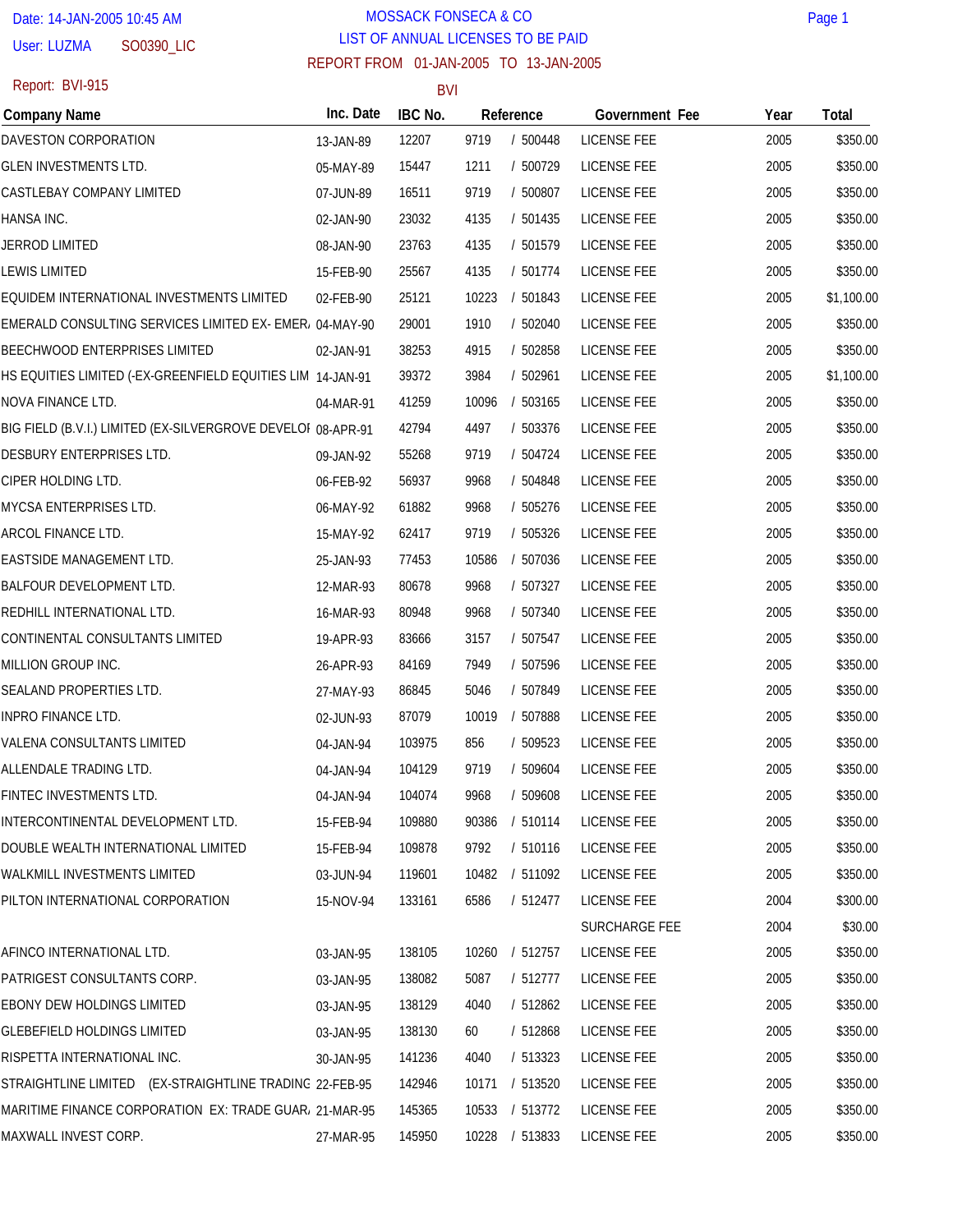SO0390\_LIC User: LUZMA

## LIST OF ANNUAL LICENSES TO BE PAID REPORT FROM 01-JAN-2005 TO 13-JAN-2005 MOSSACK FONSECA & CO Page 2

Report: BVI-915

BVI

| Company Name                                               | Inc. Date | IBC No. |       | Reference      | Government Fee       | Year | Total    |
|------------------------------------------------------------|-----------|---------|-------|----------------|----------------------|------|----------|
| DAKOTA PROPERTIES INC.                                     | 28-MAR-95 | 146138  | 9719  | / 513861       | <b>LICENSE FEE</b>   | 2005 | \$350.00 |
| PERGOLA ESTATES OVERSEAS LTD.                              | 12-MAY-95 | 149866  | 856   | / 514176       | <b>LICENSE FEE</b>   | 2005 | \$350.00 |
| <b>GUINEVERE HOLDINGS LIMITED</b>                          | 12-MAY-95 | 149863  | 17287 | / 514180       | LICENSE FEE          | 2005 | \$350.00 |
| BERDIGER INVESTMENTS CORP.                                 | 26-MAY-95 | 151140  | 9719  | / 514280       | <b>LICENSE FEE</b>   | 2005 | \$350.00 |
| <b>COLEMAN HOLDING LIMITED</b>                             | 13-JUN-95 | 152358  | 9719  | / 514420       | <b>LICENSE FEE</b>   | 2005 | \$350.00 |
| <b>GLENCLARE PROPERTIES LIMITED</b>                        | 02-JAN-96 | 169681  | 1692  | / 516018       | <b>LICENSE FEE</b>   | 2005 | \$350.00 |
| <b>NORTON HERITAGE LIMITED</b>                             | 04-JUN-96 | 187491  | 1930  | / 517771       | <b>LICENSE FEE</b>   | 2005 | \$350.00 |
| DOVER GROUP INC.                                           | 04-JUN-96 | 187523  | 90310 | / 517802       | LICENSE FEE          | 2005 | \$350.00 |
| INTERBA RESOURCES CORPORATION                              | 21-NOV-96 | 206978  | 10543 | / 519722       | <b>LICENSE FEE</b>   | 2004 | \$300.00 |
|                                                            |           |         |       |                | SURCHARGE FEE        | 2004 | \$30.00  |
| <b>INTEC COVERAGE LIMITED</b>                              | 21-NOV-96 | 206953  |       | 10543 / 519730 | <b>LICENSE FEE</b>   | 2004 | \$300.00 |
|                                                            |           |         |       |                | <b>SURCHARGE FEE</b> | 2004 | \$30.00  |
| DERENCORP VENTURES INC.                                    | 13-DEC-96 | 209463  | 10543 | / 519928       | <b>LICENSE FEE</b>   | 2004 | \$300.00 |
|                                                            |           |         |       |                | SURCHARGE FEE        | 2004 | \$30.00  |
| MORAY MANAGEMENT CONSULTANTS LIMITED                       | 02-JAN-97 | 211221  | 14726 | / 520152       | <b>LICENSE FEE</b>   | 2005 | \$350.00 |
| JERRARD COMPANY LIMITED                                    | 02-JAN-97 | 211230  | 1157  | / 520170       | <b>LICENSE FEE</b>   | 2005 | \$350.00 |
| THORNHILL FINANCE CORPORATION                              | 02-JAN-97 | 211610  | 10260 | / 520218       | LICENSE FEE          | 2005 | \$350.00 |
| CHERRY LAUREL PROPERTIES LIMITED                           | 02-JAN-97 | 211271  | 856   | / 520391       | <b>LICENSE FEE</b>   | 2005 | \$350.00 |
| <b>GOLDEN MELODY LIMITED</b>                               | 10-FEB-97 | 218168  | 1157  | / 520836       | <b>LICENSE FEE</b>   | 2005 | \$350.00 |
| E.C.I. ETUDES ET COMMERCIALISATION INTERNATION 11-FEB-97   |           | 218316  | 90335 | / 520878       | <b>LICENSE FEE</b>   | 2005 | \$350.00 |
| WESTGROVE INVESTMENT HOLDINGS LIMITED                      | 26-FEB-97 | 220209  | 5561  | / 521085       | <b>LICENSE FEE</b>   | 2005 | \$350.00 |
| WINNER SMARK HOLDINGS LIMITED                              | 02-APR-97 | 225335  | 4417  | / 521487       | <b>LICENSE FEE</b>   | 2005 | \$350.00 |
| <b>GADU LIMITED</b>                                        | 13-MAY-97 | 231351  | 9968  | / 522088       | <b>LICENSE FEE</b>   | 2005 | \$350.00 |
| PLC INVESTMENTS LIMITED                                    | 14-MAY-97 | 231621  | 9968  | / 522100       | <b>LICENSE FEE</b>   | 2005 | \$350.00 |
| KARYS FINANCIAL SERVICES LIMITED                           | 22-MAY-97 | 232930  | 14726 | / 522233       | <b>LICENSE FEE</b>   | 2005 | \$350.00 |
| CONSULTING SERVICES INTERNATIONAL LIMITED                  | 11-JUN-97 | 235465  |       | 14726 / 522513 | <b>LICENSE FEE</b>   | 2005 | \$350.00 |
| WISETUNE INTERNATIONAL LTD.                                | 16-JUL-97 | 240610  | 9536  | / 522929       | LICENSE FEE          | 2004 | \$300.00 |
|                                                            |           |         |       |                | <b>SURCHARGE FEE</b> | 2004 | \$30.00  |
| <b>EMARVIEW IMPEX LIMITED</b>                              | 21-JUL-97 | 241227  |       | 10543 / 523038 | LICENSE FEE          | 2004 | \$300.00 |
|                                                            |           |         |       |                | SURCHARGE FEE        | 2004 | \$30.00  |
| GEOTEC SECURITIES INC.                                     | 01-OCT-97 | 251027  | 9223  | / 523937       | LICENSE FEE          | 2004 | \$300.00 |
|                                                            |           |         |       |                | <b>SURCHARGE FEE</b> | 2004 | \$30.00  |
| LANCO FINANCE INC.                                         | 11-FEB-98 | 267939  | 10503 | / 525589       | LICENSE FEE          | 2005 | \$350.00 |
| NORTHRIDGE GROUP LIMITED                                   | 11-FEB-98 | 267910  | 90261 | / 525602       | LICENSE FEE          | 2005 | \$350.00 |
| NACA HOLDING INC.                                          | 12-MAR-98 | 271515  | 10503 | / 525910       | <b>LICENSE FEE</b>   | 2005 | \$350.00 |
| KLINGER INVESTMENTS INC.                                   | 20-MAR-98 | 272803  | 90150 | / 526036       | LICENSE FEE          | 2005 | \$350.00 |
| MILE OAK LIMITED                                           | 26-MAR-98 | 273538  | 96    | / 526131       | LICENSE FEE          | 2005 | \$350.00 |
| CORDIALITE BUSINESS S.A. (EX-PINDAR BUSINESS S.I 29-MAY-98 |           | 281248  | 9719  | / 526828       | LICENSE FEE          | 2005 | \$350.00 |
| WELLFULL INVESTMENT LTD.                                   | 05-JUN-98 | 281997  | 4060  | / 526918       | LICENSE FEE          | 2005 | \$350.00 |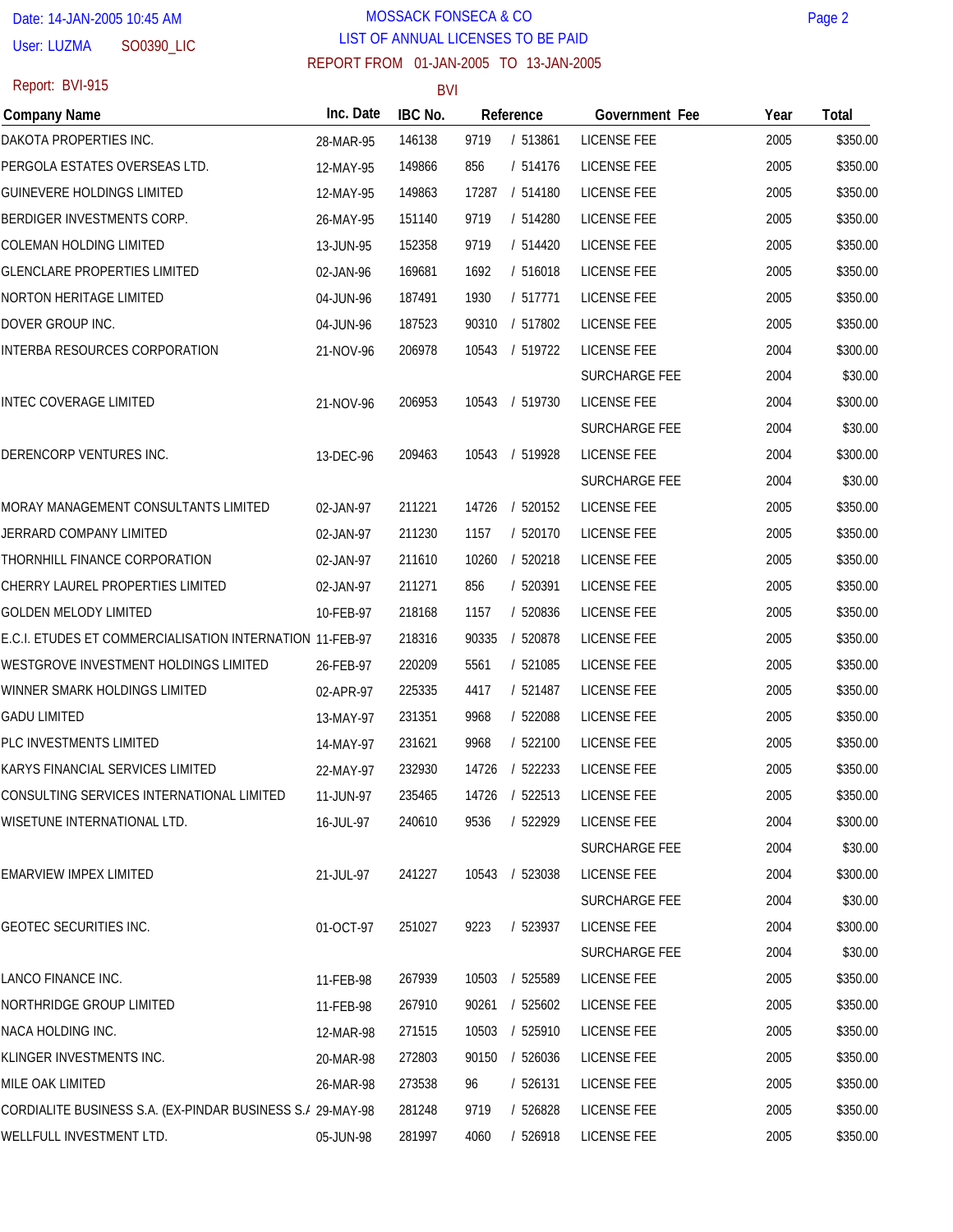SO0390\_LIC **User: LUZMA** 

## LIST OF ANNUAL LICENSES TO BE PAID REPORT FROM 01-JAN-2005 TO 13-JAN-2005 MOSSACK FONSECA & CO Page 3

BVI

**Company Name Inc. Date IBC No. Reference Government Fee Year Total**

| Report: BVI-915 |  |
|-----------------|--|
|                 |  |

TANSLEY LIMITED

SINO CENTURY HOLDINGS LIMITED

| <b>FIRCROFT LIMITED</b>                                   | 15-JUN-98 | 283088 | 1910  | / 526986       | <b>LICENSE FEE</b> | 2005 | \$350.00   |
|-----------------------------------------------------------|-----------|--------|-------|----------------|--------------------|------|------------|
| <b>GWENLYN INVESTMENTS LIMITED</b>                        | 17-JUN-98 | 283367 | 7382  | / 527023       | <b>LICENSE FEE</b> | 2005 | \$350.00   |
| SCIENCETECH CONSULTING CORPORATION EX-(WAYI 25-SEP-98     |           | 295540 | 9536  | / 528187       | <b>LICENSE FEE</b> | 2004 | \$300.00   |
|                                                           |           |        |       |                | SURCHARGE FEE      | 2004 | \$30.00    |
| LASCA FINANCE LIMITED                                     | 04-JAN-99 | 305842 | 856   | / 529261       | <b>LICENSE FEE</b> | 2005 | \$350.00   |
| <b>GOLD PHOENIX LIMITED</b>                               | 04-JAN-99 | 305098 | 4060  | / 529319       | <b>LICENSE FEE</b> | 2005 | \$350.00   |
| <b>GOLD UNICORN LIMITED</b>                               | 04-JAN-99 | 305089 | 4060  | / 529320       | <b>LICENSE FEE</b> | 2005 | \$350.00   |
| YTAXA LIMITED                                             | 04-JAN-99 | 305119 | 90310 | / 529429       | <b>LICENSE FEE</b> | 2005 | \$350.00   |
| BETRIAL FINANCE LTD.                                      | 04-JAN-99 | 304966 | 9337  | / 529451       | <b>LICENSE FEE</b> | 2005 | \$350.00   |
| <b>GHARLANE CAPITAL INC.</b>                              | 23-FEB-99 | 313545 | 5087  | / 530011       | <b>LICENSE FEE</b> | 2005 | \$350.00   |
| KINNISON INVESTMENTS CORP.                                | 23-FEB-99 | 313539 | 5087  | / 530019       | <b>LICENSE FEE</b> | 2005 | \$350.00   |
| SIBIR PROPERTIES LTD.                                     | 05-MAR-99 | 315129 | 90315 | / 530197       | <b>LICENSE FEE</b> | 2005 | \$350.00   |
| <b>VALREX PROPERTIES LTD.</b>                             | 05-MAR-99 | 315029 | 5087  | / 530216       | LICENSE FEE        | 2005 | \$350.00   |
| LAXEY INVESTORS LIMITED                                   | 30-MAR-99 | 318600 |       | 11312 / 530537 | <b>LICENSE FEE</b> | 2005 | \$1,100.00 |
| <b>FOLKERS PARK LIMITED</b>                               | 31-MAR-99 | 318848 | 10171 | / 530575       | <b>LICENSE FEE</b> | 2005 | \$350.00   |
| JADE FOF LIMITED EX-JADE (IPFII) LIMITED                  | 07-APR-99 | 319397 | 2459  | / 530627       | <b>LICENSE FEE</b> | 2005 | \$350.00   |
| <b>HEXE CORPORATION</b>                                   | 21-APR-99 | 321454 | 1157  | / 530781       | <b>LICENSE FEE</b> | 2005 | \$350.00   |
| CENTOS ASSET MANAGEMENT LTD.                              | 06-OCT-99 | 347007 | 9223  | / 533246       | <b>LICENSE FEE</b> | 2004 | \$300.00   |
|                                                           |           |        |       |                | SURCHARGE FEE      | 2004 | \$30.00    |
| LAVER CONSULTANTS INC.                                    | 07-OCT-99 | 347212 | 9223  | / 533281       | <b>LICENSE FEE</b> | 2004 | \$300.00   |
|                                                           |           |        |       |                | SURCHARGE FEE      | 2004 | \$30.00    |
| MULTEC INTERNATIONAL HOLDINGS LIMITED EX-MUI 01-NOV-99    |           | 350521 | 12884 | / 533586       | <b>LICENSE FEE</b> | 2004 | \$300.00   |
|                                                           |           |        |       |                | SURCHARGE FEE      | 2004 | \$30.00    |
| HAVEN HOLDINGS GROUP LIMITED                              | 12-JAN-00 | 363147 | 13504 | / 534592       | <b>LICENSE FEE</b> | 2005 | \$350.00   |
| ANTE LTD.                                                 | 04-JAN-00 | 359341 | 10503 | / 534635       | <b>LICENSE FEE</b> | 2005 | \$350.00   |
| ASIASOFT (CHINA) LTD. EX-BASSINGER FINANCE CORI 18-JAN-00 |           | 364173 | 12255 | / 534660       | <b>LICENSE FEE</b> | 2005 | \$350.00   |
| IMBERWORTH INTERNATIONAL INC.                             | 16-FEB-00 | 369632 |       | 10586 / 535337 | LICENSE FEE        | 2005 | \$350.00   |
| <b>KHARN LIMITED</b>                                      | 18-FEB-00 | 370132 | 96    | / 535438       | <b>LICENSE FEE</b> | 2005 | \$350.00   |
| <b>GLENALMOND HOLDINGS LIMITED</b>                        | 01-MAR-00 | 372409 | 96    | / 535622       | LICENSE FEE        | 2005 | \$350.00   |
| PHOENIX HOLDINGS GROUP LIMITED                            | 14-MAR-00 | 375171 | 96    | / 535819       | LICENSE FEE        | 2005 | \$350.00   |
| E-PIC NETWORKS (BVI) LIMITED                              | 07-APR-00 | 381268 | 11737 | / 536317       | <b>LICENSE FEE</b> | 2005 | \$1,100.00 |
| <b>DIAMAX LIMITED</b>                                     | 12-APR-00 | 382092 | 10503 | / 536380       | <b>LICENSE FEE</b> | 2005 | \$350.00   |
| COLBURY INVESTMENT MANAGEMENT SERVICES LTD 17-APR-00      |           | 383137 | 1157  | / 536443       | <b>LICENSE FEE</b> | 2005 | \$350.00   |
| <b>BANLA GROUP S.A.</b>                                   | 11-MAY-00 | 387279 | 10000 | / 536865       | LICENSE FEE        | 2005 | \$350.00   |
| HIRT INVESTMENTS S.A.                                     | 11-MAY-00 | 387256 |       | 90074 / 536901 | LICENSE FEE        | 2005 | \$350.00   |
| IBER INTERNATIONAL INC.                                   | 11-MAY-00 | 387301 | 10260 | / 536902       | LICENSE FEE        | 2005 | \$350.00   |
| PROWISE SOFTWARE INTERNATIONAL HOLDINGS LIM 15-MAY-00     |           | 387580 |       | 12884 / 536977 | LICENSE FEE        | 2005 | \$350.00   |

389285 85240

23-MAY-00 10-MAY-93

3157 / 537106 LICENSE FEE

LICENSE FEE

2005 2005 \$350.00 \$350.00

11739 / 537199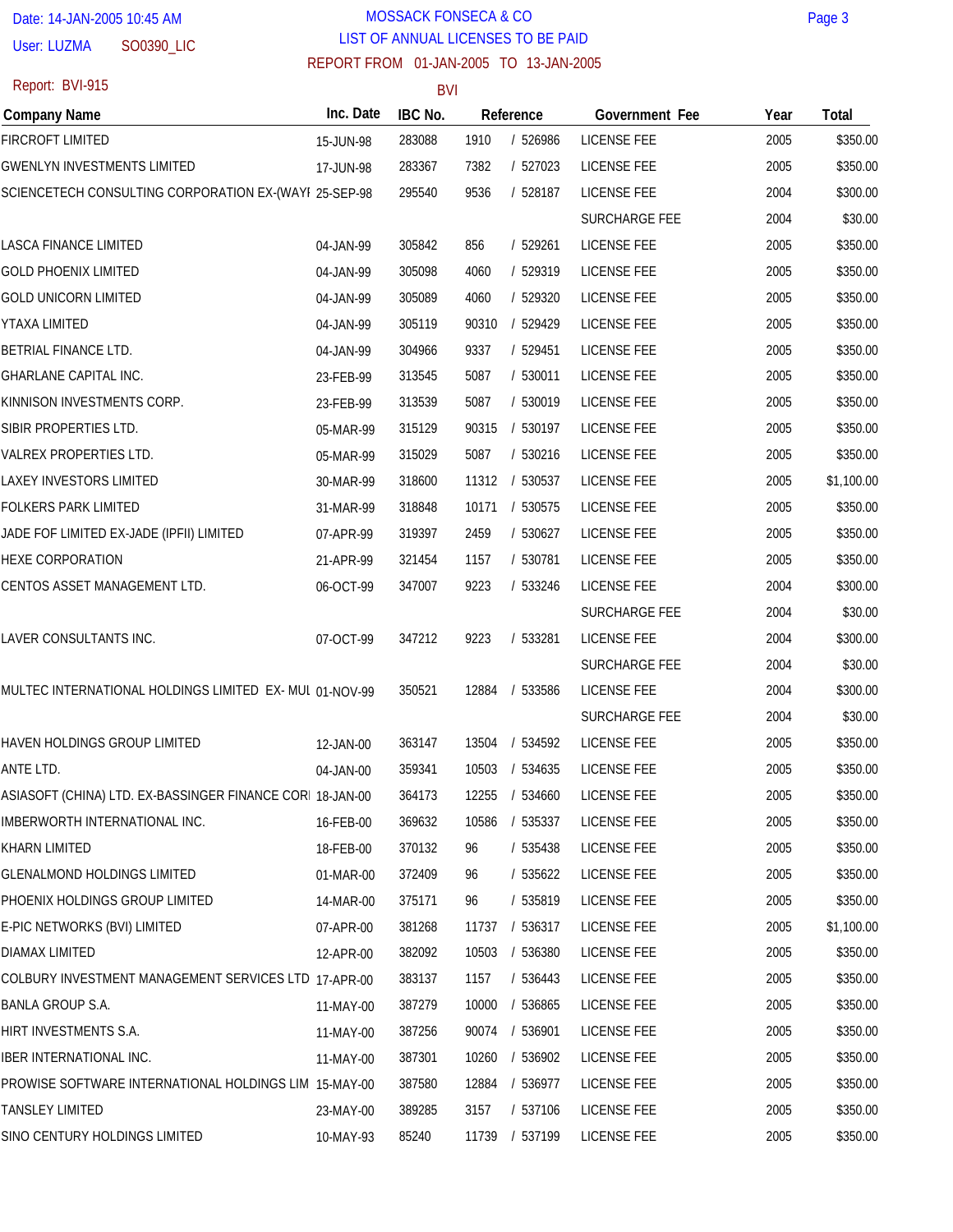#### SO0390\_LIC **User: LUZMA**

## LIST OF ANNUAL LICENSES TO BE PAID REPORT FROM 01-JAN-2005 TO 13-JAN-2005 MOSSACK FONSECA & CO Page 4

# Report: BVI-915

| Report: BVI-915                                |           | <b>BVI</b> |       |           |                      |      |            |
|------------------------------------------------|-----------|------------|-------|-----------|----------------------|------|------------|
| Company Name                                   | Inc. Date | IBC No.    |       | Reference | Government Fee       | Year | Total      |
| PRIMONE INC.                                   | 14-JUN-00 | 391855     | 45    | / 537413  | <b>LICENSE FEE</b>   | 2005 | \$350.00   |
| PRIMTWO INC.                                   | 14-JUN-00 | 391856     | 45    | / 537414  | <b>LICENSE FEE</b>   | 2005 | \$350.00   |
| PRIMTHREE INC.                                 | 14-JUN-00 | 391858     | 45    | / 537415  | <b>LICENSE FEE</b>   | 2005 | \$350.00   |
| PRIMFOUR INC.                                  | 14-JUN-00 | 391857     | 45    | / 537416  | <b>LICENSE FEE</b>   | 2005 | \$350.00   |
| PRIMFIVE INC.                                  | 14-JUN-00 | 391849     | 45    | / 537417  | <b>LICENSE FEE</b>   | 2005 | \$350.00   |
| PRIMSIX INC.                                   | 14-JUN-00 | 391852     | 45    | / 537418  | <b>LICENSE FEE</b>   | 2005 | \$350.00   |
| EKBATANA EXPLORATIONS LTD. - EX- KOTON LIMITED | 02-JAN-01 | 424407     | 14721 | / 540440  | LICENSE FEE          | 2005 | \$350.00   |
| SADINO FINANCE CORP.                           | 02-JAN-01 | 424446     | 10586 | / 540545  | <b>LICENSE FEE</b>   | 2005 | \$350.00   |
| <b>BABEL HOLDINGS LIMITED</b>                  | 23-JAN-01 | 429181     | 45    | / 540942  | <b>LICENSE FEE</b>   | 2005 | \$350.00   |
| DOWSER INVESTMENT INC                          | 09-MAR-01 | 436338     | 9201  | / 541852  | <b>LICENSE FEE</b>   | 2005 | \$350.00   |
| <b>BAYROSE TRADING CORP.</b>                   | 14-MAR-01 | 436149     | 12278 | / 541948  | <b>LICENSE FEE</b>   | 2005 | \$350.00   |
| SALLOR INVESTMENTS CORP.                       | 07-MAY-01 | 443337     | 10019 | / 542755  | <b>LICENSE FEE</b>   | 2005 | \$350.00   |
| <b>BIANNCOL TRADING LIMITED</b>                | 28-MAY-01 | 446483     | 14093 | / 543061  | <b>LICENSE FEE</b>   | 2005 | \$350.00   |
| TOP TALENT INTERNATIONAL LTD.                  | 09-AUG-01 | 457443     | 4466  | / 544186  | <b>LICENSE FEE</b>   | 2004 | \$300.00   |
|                                                |           |            |       |           | SURCHARGE FEE        | 2004 | \$30.00    |
| KEEN LONG HOLDINGS LTD.                        | 30-OCT-01 | 467864     | 12884 | / 545424  | <b>LICENSE FEE</b>   | 2004 | \$300.00   |
|                                                |           |            |       |           | <b>SURCHARGE FEE</b> | 2004 | \$30.00    |
| DIMRAN TRADING CORP.                           | 02-JAN-02 | 475549     | 10503 | / 546214  | <b>LICENSE FEE</b>   | 2005 | \$350.00   |
| <b>FUTAC GROUP LIMITED</b>                     | 02-JAN-02 | 474609     | 4417  | / 546310  | <b>LICENSE FEE</b>   | 2005 | \$350.00   |
| HONFAIRS INVESTMENT LTD.                       | 02-JAN-02 | 475542     | 5828  | / 546321  | <b>LICENSE FEE</b>   | 2005 | \$350.00   |
| MAX GLORY GROUP LTD.                           | 02-JAN-02 | 474520     | 4417  | / 546420  | <b>LICENSE FEE</b>   | 2005 | \$350.00   |
| <b>LCL LIMITED</b>                             | 09-JAN-02 | 478002     | 5828  | / 546623  | <b>LICENSE FEE</b>   | 2005 | \$350.00   |
| LEBADA HOTEL (BUCHAREST) INC.                  | 29-JAN-02 | 480752     | 5286  | / 546932  | <b>LICENSE FEE</b>   | 2005 | \$1,100.00 |
| REGENT HOUSE PROPERTIES (ROMANIA) LTD.         | 29-JAN-02 | 480753     | 5286  | / 546933  | <b>LICENSE FEE</b>   | 2005 | \$1,100.00 |
| INDESPA METAL COMPONENTS PRIVATE LIMITED       | 12-FEB-02 | 482904     | 3085  | / 547111  | LICENSE FEE          | 2005 | \$350.00   |
| KEETA HOLDINGS LIMITED                         | 12-MAR-02 | 486494     | 96    | / 547370  | LICENSE FEE          | 2005 | \$350.00   |
|                                                |           |            |       |           |                      |      |            |

| KEETA HOLDINGS LIMITED                                    | 12-MAR-02 | 486494 | 96    | 547370 | <b>LICENSE FEE</b>   | 2005 | \$350.00 |
|-----------------------------------------------------------|-----------|--------|-------|--------|----------------------|------|----------|
| PERFECT FAITH HOLDINGS LTD.                               | 18-MAR-02 | 487356 | 13258 | 547444 | LICENSE FEE          | 2005 | \$350.00 |
| CORPORATION FOR THE PRESERVATION OF ORIENTA 21-MAR-02     |           | 488007 | 10260 | 547505 | LICENSE FEE          | 2005 | \$350.00 |
| <b>MAVI CONSULTING LTD.</b>                               | 27-MAR-02 | 488987 | 90020 | 547575 | <b>LICENSE FEE</b>   | 2005 | \$350.00 |
| <b>HAGUE FINANCE LTD.</b>                                 | 10-MAR-02 | 490928 | 5087  | 547752 | LICENSE FEE          | 2005 | \$350.00 |
| LANART GROUP INC.                                         | 02-MAY-02 | 494081 | 10252 | 548229 | LICENSE FEE          | 2005 | \$350.00 |
| YONS TRADING INC.                                         | 02-MAY-02 | 494096 | 10503 | 548242 | LICENSE FEE          | 2005 | \$350.00 |
| YOTARIS INTERNATIONAL INC.                                | 02-MAY-02 | 494089 | 10252 | 548243 | LICENSE FEE          | 2005 | \$350.00 |
| SEA LINE INVEST LTD.                                      | 22-MAR-00 | 379526 | 10304 | 548326 | <b>LICENSE FEE</b>   | 2005 | \$350.00 |
| INVESTCORP SECURITIES, INC. EX-FALCON SECURITII 13-MAY-02 |           | 495543 | 14024 | 548366 | <b>LICENSE FEE</b>   | 2005 | \$350.00 |
| <b>FAWLEY BAY CORPORATION</b>                             | 31-MAY-02 | 498242 | 996   | 548686 | <b>LICENSE FEE</b>   | 2005 | \$350.00 |
| NEWSHAM INVESTMENTS LIMITED                               | 28-JUL-97 | 242111 | 268   | 551879 | <b>LICENSE FEE</b>   | 2004 | \$300.00 |
|                                                           |           |        |       |        | <b>SURCHARGE FEE</b> | 2004 | \$30.00  |
| LEPERVILLE INVESTMENTS S.A.                               | 02-JAN-03 | 526004 | 10010 | 552091 | <b>LICENSE FEE</b>   | 2005 | \$350.00 |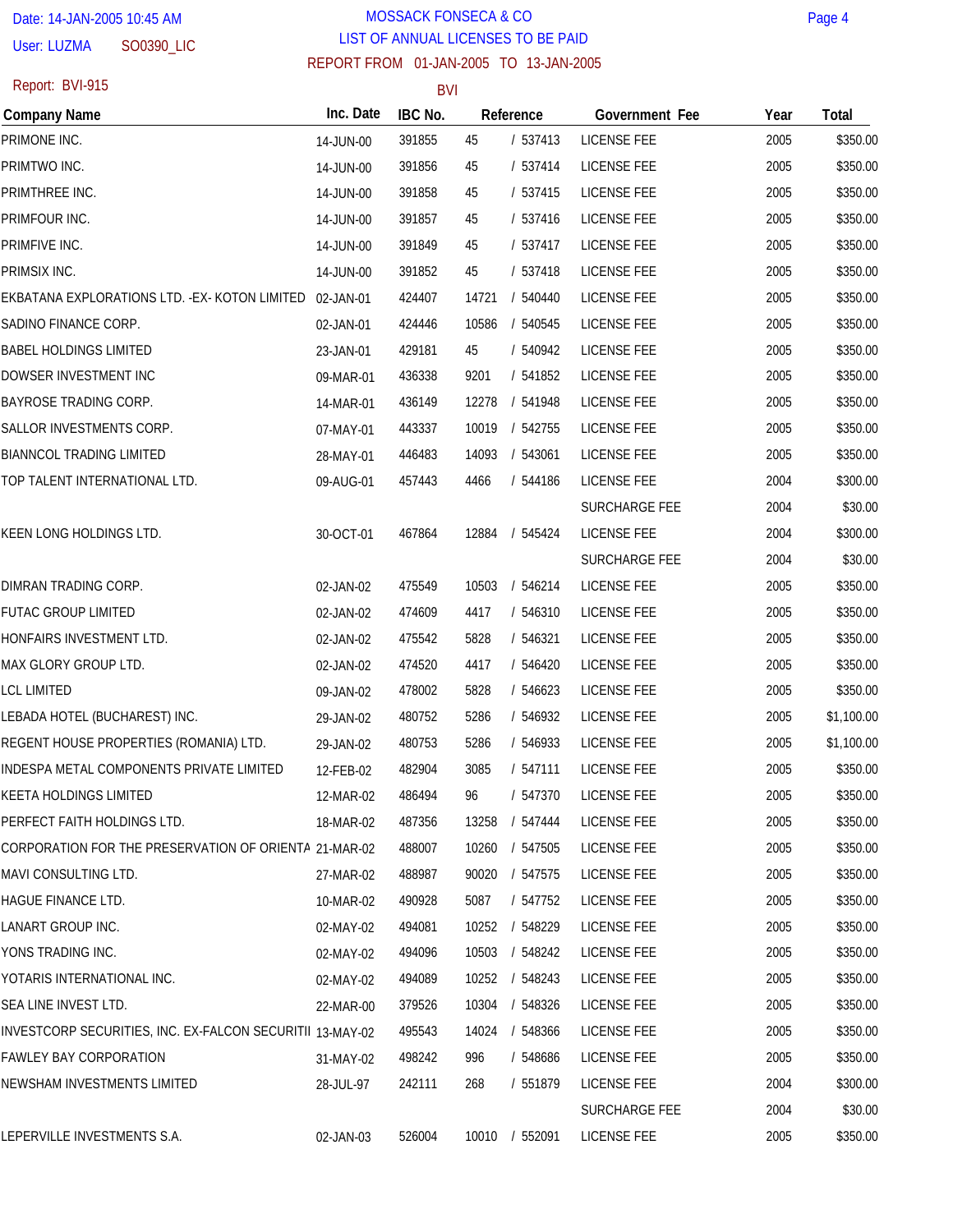SO0390\_LIC User: LUZMA

Report: BVI-915

## LIST OF ANNUAL LICENSES TO BE PAID REPORT FROM 01-JAN-2005 TO 13-JAN-2005 MOSSACK FONSECA & CO Page 5

| Report: BVI-915                                            |           | <b>BVI</b> |       |           |                      |      |          |
|------------------------------------------------------------|-----------|------------|-------|-----------|----------------------|------|----------|
| Company Name                                               | Inc. Date | IBC No.    |       | Reference | Government Fee       | Year | Total    |
| <b>OMMINVEST LIMITED</b>                                   | 02-JAN-03 | 527369     | 10503 | / 552096  | <b>LICENSE FEE</b>   | 2005 | \$350.00 |
| COVA VILLA LIMITED                                         | 02-JAN-03 | 527422     | 15709 | / 552323  | LICENSE FEE          | 2005 | \$350.00 |
| SOUTH MAPLE GROUP LIMITED                                  | 02-JAN-03 | 526847     | 4417  | / 552443  | <b>LICENSE FEE</b>   | 2005 | \$350.00 |
| <b>GOLDEN LINE SERVICES LIMITED</b>                        | 24-JAN-03 | 531053     | 1157  | / 552656  | <b>LICENSE FEE</b>   | 2005 | \$350.00 |
| <b>BALING LIMITED</b>                                      | 07-FEB-03 | 532873     | 10260 | / 552884  | <b>LICENSE FEE</b>   | 2005 | \$350.00 |
| GARDEN HILL INVESTMENTS LTD.                               | 07-FEB-03 | 532893     | 10010 | / 552900  | <b>LICENSE FEE</b>   | 2005 | \$350.00 |
| CUMBERLAND HOLDINGS GROUP LIMITED                          | 13-FEB-03 | 533540     | 9719  | / 553088  | <b>LICENSE FEE</b>   | 2005 | \$350.00 |
| EMLYN ENTERPRISES LIMITED                                  | 24-FEB-03 | 534791     | 3532  | / 553307  | <b>LICENSE FEE</b>   | 2005 | \$350.00 |
| KIRTEL INTERNATIONAL S.A.                                  | 04-MAR-03 | 535796     | 10586 | / 553419  | <b>LICENSE FEE</b>   | 2005 | \$350.00 |
| FIELDHURST LIMITED                                         | 04-MAR-03 | 535912     | 10602 | / 553440  | <b>LICENSE FEE</b>   | 2005 | \$350.00 |
| <b>GALAXY WINNER INTERNATIONAL LIMITED</b>                 | 12-MAR-03 | 537054     | 4060  | / 553626  | <b>LICENSE FEE</b>   | 2005 | \$350.00 |
| SCHILLER ASSOCIATES LTD.                                   | 12-MAR-03 | 537067     | 90130 | / 553633  | <b>LICENSE FEE</b>   | 2005 | \$350.00 |
| DULMUIR COMMERCIAL SERVICES LIMITED                        | 21-MAR-03 | 538574     | 7382  | / 553806  | <b>LICENSE FEE</b>   | 2005 | \$350.00 |
| <b>COXFORD ASSOCIATES LIMITED</b>                          | 28-MAR-03 | 539520     | 7382  | / 553981  | LICENSE FEE          | 2005 | \$350.00 |
| BAILINGTON INVESTMENTS S.A.                                | 02-APR-03 | 540337     | 10000 | / 554063  | <b>LICENSE FEE</b>   | 2005 | \$350.00 |
| KANDO MARKETING LTD.                                       | 02-APR-03 | 540305     | 10503 | / 554098  | <b>LICENSE FEE</b>   | 2005 | \$350.00 |
| CARRIEDALE HOLDINGS LIMITED                                | 08-APR-03 | 540981     | 7382  | / 554212  | <b>LICENSE FEE</b>   | 2005 | \$350.00 |
| <b>WINCOTE SECURITIES LIMITED</b>                          | 09-APR-03 | 541235     | 7382  | / 554264  | <b>LICENSE FEE</b>   | 2005 | \$350.00 |
| MARLAND ASSOCIATES INC.                                    | 02-JUL-03 | 550691     | 9223  | / 555513  | <b>LICENSE FEE</b>   | 2004 | \$300.00 |
|                                                            |           |            |       |           | <b>SURCHARGE FEE</b> | 2004 | \$30.00  |
| ZEGNA II INC.                                              | 18-AUG-03 | 556857     | 1164  | / 556381  | <b>LICENSE FEE</b>   | 2004 | \$300.00 |
|                                                            |           |            |       |           | <b>SURCHARGE FEE</b> | 2004 | \$30.00  |
| EXCEL GLOBAL ENTERPRISES INC. - EX- AC CAPITAL N 23-SEP-03 |           | 561106     | 12701 | / 557025  | <b>LICENSE FEE</b>   | 2004 | \$300.00 |
|                                                            |           |            |       |           | SURCHARGE FEE        | 2004 | \$30.00  |
| MAXWELL & CIE. INC.                                        | 21-OCT-03 | 564898     | 9223  | / 557668  | <b>LICENSE FEE</b>   | 2004 | \$300.00 |
|                                                            |           |            |       |           | <b>SURCHARGE FEE</b> | 2004 | \$30.00  |
| SUNBEACH S.A.                                              | 22-OCT-03 | 565115     | 9223  | / 557713  | <b>LICENSE FEE</b>   | 2004 | \$300.00 |
|                                                            |           |            |       |           | <b>SURCHARGE FEE</b> | 2004 | \$30.00  |
| <b>SUNBOW TRADING LIMITED</b>                              | 02-JAN-04 | 573304     | 7382  | / 558796  | <b>LICENSE FEE</b>   | 2005 | \$350.00 |
| NEW LINK ENTERPRISES LTD.                                  | 19-JAN-04 | 578258     | 4417  | / 559239  | <b>LICENSE FEE</b>   | 2005 | \$350.00 |
| NEW METHODS INVESTMENTS LIMITED                            | 19-JAN-04 | 578301     | 4417  | / 559240  | LICENSE FEE          | 2005 | \$350.00 |
| JASPER GOAL ENTERPRISES LIMITED                            | 22-JAN-04 | 578955     | 4417  | / 559278  | <b>LICENSE FEE</b>   | 2005 | \$350.00 |
| LIGHTER MAX DEVELOPMENT LTD.                               | 22-JAN-04 | 578966     | 4417  | / 559411  | LICENSE FEE          | 2005 | \$350.00 |
| CHARTER VIEW ENTERPRISES LTD.                              | 20-JAN-04 | 578458     | 4417  | / 559470  | <b>LICENSE FEE</b>   | 2005 | \$350.00 |
| KAYLEIGH COMPANY LIMITED                                   | 04-FEB-04 | 580182     | 96    | / 559632  | <b>LICENSE FEE</b>   | 2005 | \$350.00 |
| AVRON S.A.                                                 | 11-FEB-04 | 581212     | 7382  | / 559783  | LICENSE FEE          | 2005 | \$350.00 |
| TIMBERMAY INVESTMENTS LTD.                                 | 17-FEB-04 | 582017     | 4417  | / 559880  | LICENSE FEE          | 2005 | \$350.00 |
| KENSINGTON INVESTMENTS GROUP LIMITED                       | 12-FEB-04 | 581436     | 10506 | / 559915  | LICENSE FEE          | 2005 | \$350.00 |
| VICTORY PLAN INTERNATIONAL LIMITED                         | 10-MAR-04 | 585335     | 4417  | / 560320  | LICENSE FEE          | 2005 | \$350.00 |